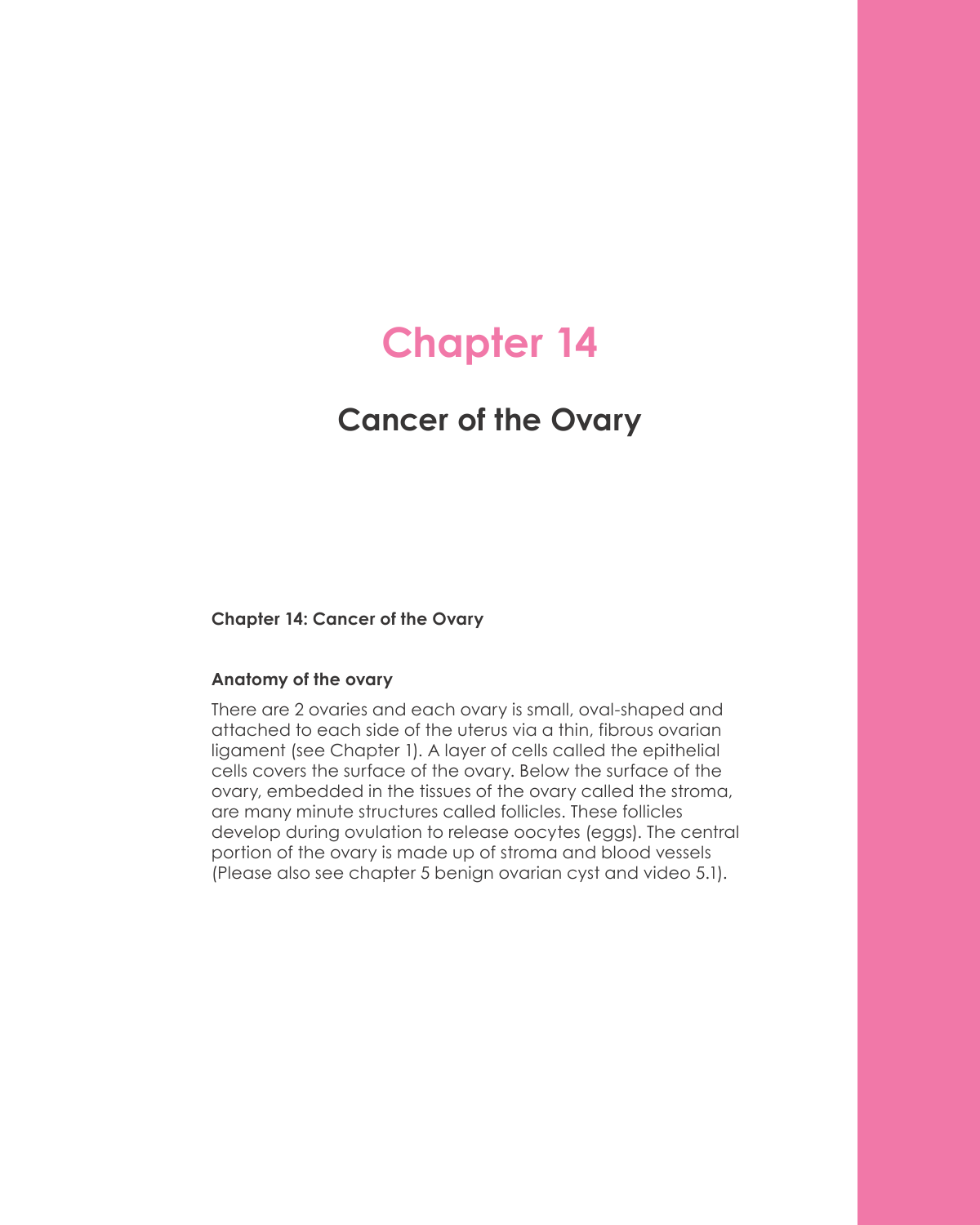#### **Types of Cancer of the Ovary**

Cancer of the ovary can arise from the 3 tissues of the ovary namely:

- **1) The epithelial layer Epithelial Cancer of the Ovary**
- **2) The follicles of the ovary Ovarian Germ Cell Tumours**
- **3) The stromal layer of the ovary Ovarian Sex Cord Stromal tumours**

#### **1) Epithelial Cancer of the Ovary**

#### **Incidence and mortality**

This is the most common ovarian cancer. Its peak incidence is from 70 to 74 years of age. It is rare below the age of 40. Due to its location in the abdomen, this cancer is usually diagnosed at a later stage and so death from this cancer (mortality rate) is the highest among all gynaecological cancers.

#### **Risk Factors**

- a) Nulliparous (women who have not delivered before) have a higher risk than women who have delivered one or more babies (parous women).
- b) Breast feeding reduces the risk of this cancer
- c) Tubal ligation reduces the risk of this cancer as well.
- d) In women who are infertile, medication to induce ovulation such as clomiphene citrate, if taken for more than 12 months, may increase the risk.
- e) Taking oral contraceptive pills reduce the risk.
- f) Early menarche and late menopause may increase the risk.
- g) Hormone replacement treatment may increase the risk slightly.
- h) Patients with a history of breast cancer have a higher risk of this cancer.
- i) Risk of ovarian cancer is higher in women who have first degree relatives with ovarian cancer.
- j) High intake of meat and animal fat increases the risk.
- k) High incidence of ovarian cancer has also been attributed to obesity.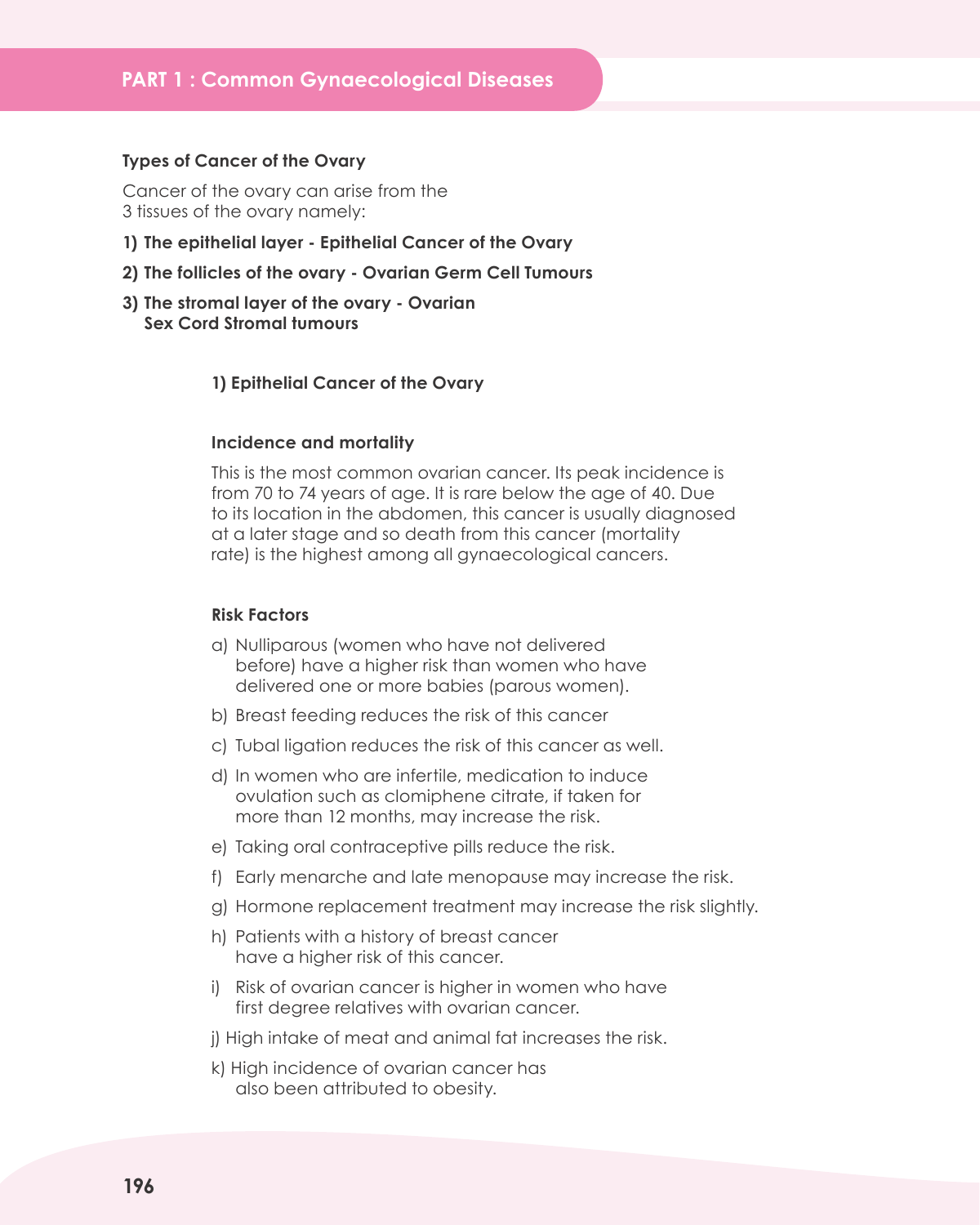## **Cause**

The cause of epithelial ovarian cancer is not known. It is believed to be due to a defect in the repair process of the surface epithelium after frequent ovulation.

#### **Prevention**

- a) Oral Contraceptives: Taking oral contraceptive pills for a duration of at least 5 years reduces the relative risk of developing epithelial ovarian cancer by 50%.
- b) Tubal ligation and hysterectomy reduce the risk as well.
- c) Prophylactic oophorectomy (removing the ovaries) reduces the risk by 80%.
- d) Genetic testing in patients with high risk of developing ovarian cancer.

#### **Screening for ovarian cancer**

There is no effective screening method to detect early ovarian cancer. The following screening tests have been evaluated:

- a) Pelvic examination: This has limited value in detecting ovarian cancer.
- b) Transvaginal ultrasound: Transvaginal ultrasound is sensitive in detecting lesions in the ovaries but it is not specific enough to say that the lesions are cancer.
- c) CA125 (g) is a tumour marker (g) that is raised in many pelvic and abdominal conditions. It is not a specific marker for cancer of the ovary. This means that if it is raised it does not mean that the woman has ovarian cancer. There are many non-cancer diseases (eg endometriosis) that can cause a rise in CA 125. However, if it is done serially, a rise in its level may indicate ovarian cancer.
- d) Multimodal screening: Several studies are ongoing in this area, looking at a combination of transvaginal ultrasound and CA125 to screen the population for ovarian cancer.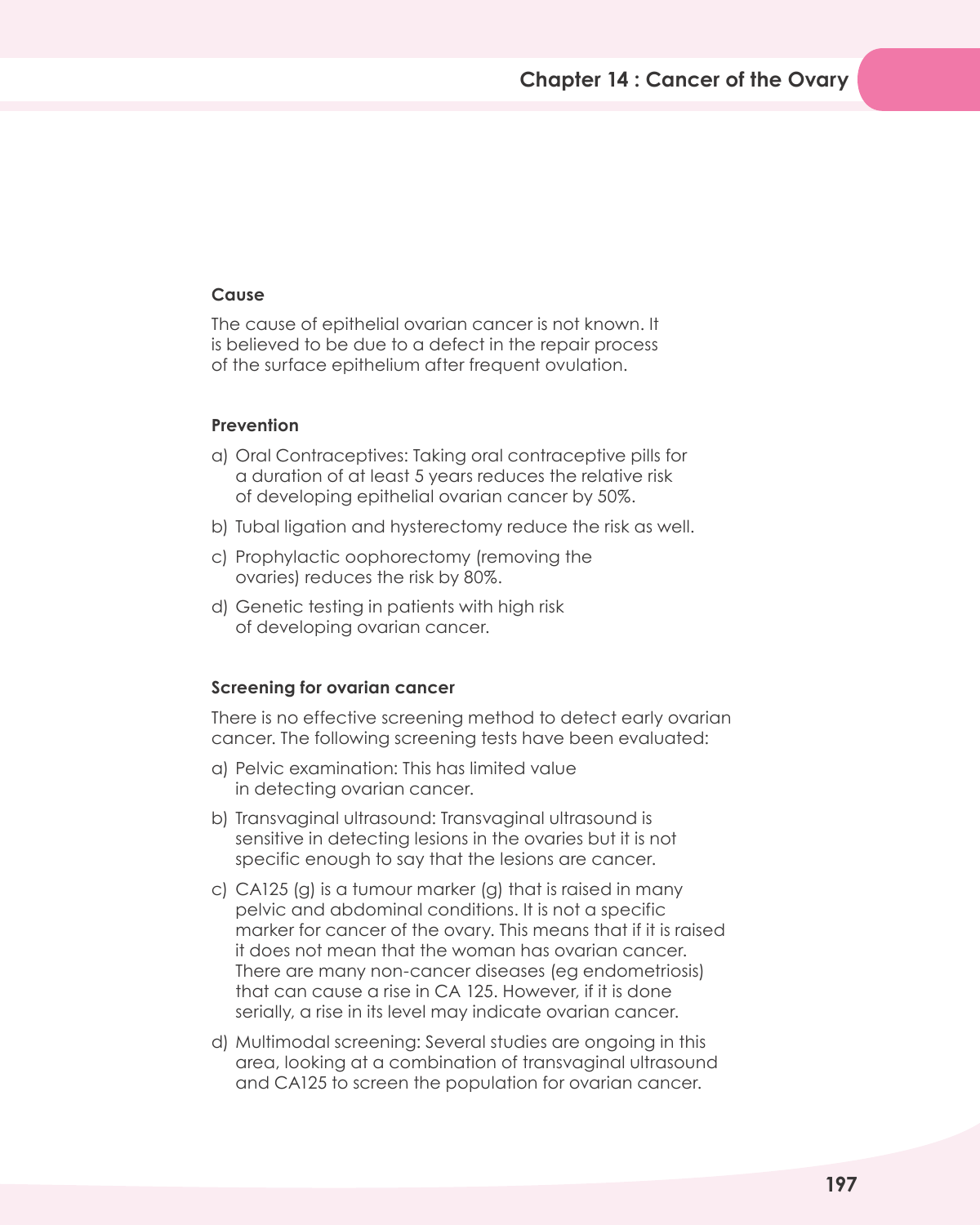#### **Types of epithelial ovarian cancer**

- a) Serous
- b) Mucinous
- c) Endometroid
- d) Clear Cell
- e) Transitional cell
- f) Undifferentiated

## **Symptoms**

- a) abdominal discomfort, pain, distension
- b) nausea,dyspepsia,constipation
- c) irregular vaginal bleeding

## **Diagnosis**

- a) Abdominal examination: The abdomen may feel distended with fluid. Masses may be felt in the abdomen.
- b) Pelvis examination: masses may be felt next to the uterus
- c) Abdominal and transvaginal ultrasound: Ovaries may be seen to be enlarged with solid and cystic areas. Fluid may also be seen in the abdomen (ascites)
- d) CT and MRI scans of the abdomen and pelvis: This may show ovarian masses with or without ascites. Nodules may be seen in other parts of the abdomen including the omentum and/or liver. Pelvic and/or paraaortic lymph nodes may also be enlarged.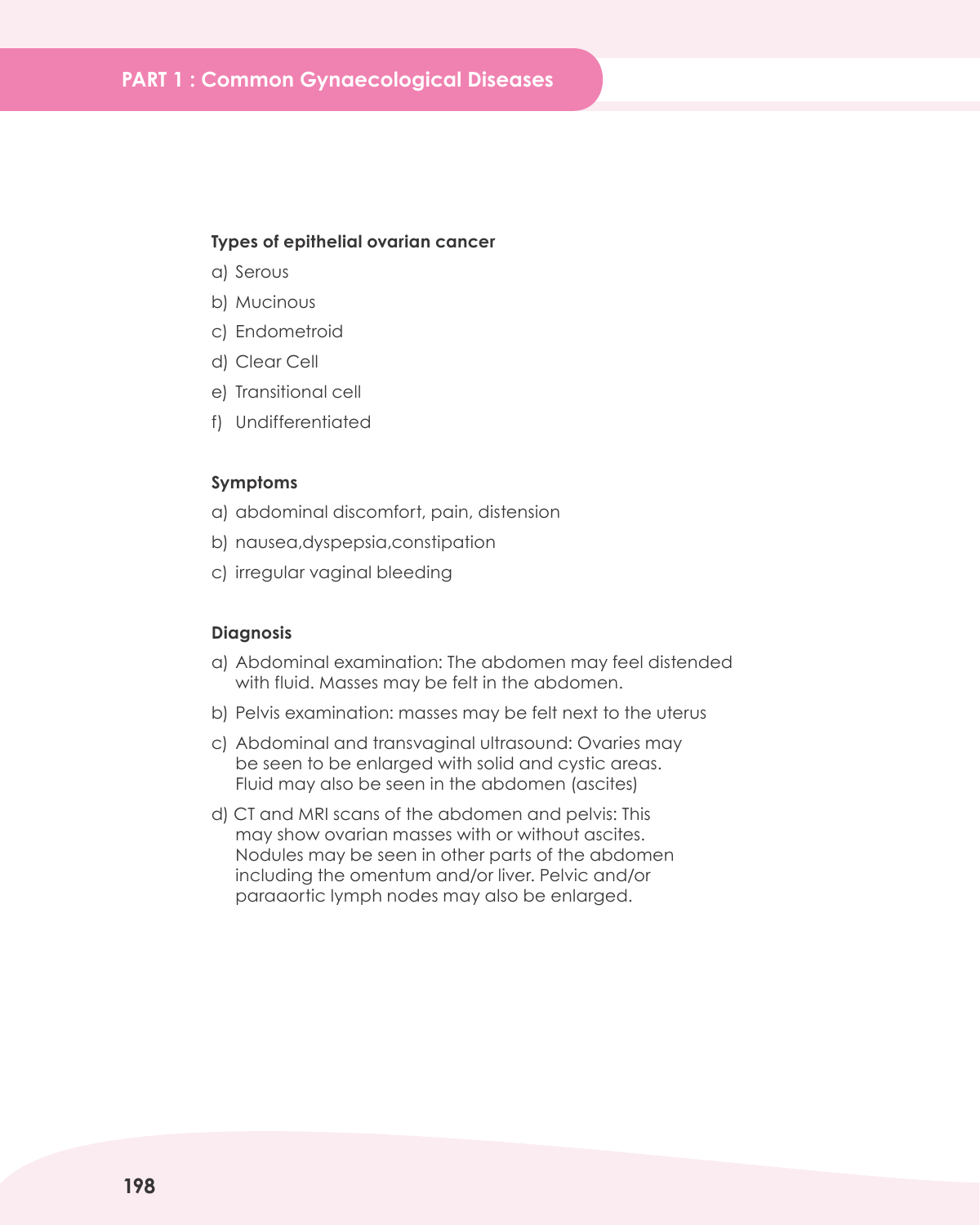## **Staging**

## **Stage 1 : Growth limited to the ovary**

- Stage 1A : Limited to one ovary
- Stage 1B : Limited to both ovaries
- Stage 1C : Tumour 1A/1B with tumour on the surface or capsule rupture or malignant cell in ascites /peritoneal washout

## **Stage 2 : Growth involving one or both ovaries with pelvic extension**

- Stage 2A : Extension and/or metastases to the uterus and/or tube
- Stage 2B : Extension to other pelvic tissues
- Stage 2C : Tumour stage 2A/2B with tumour on the surface of ovaries or capsule rupture or malignant cell in ascites /peritoneal washout.

## **Stage 3 : Tumour in one or both ovaries with histologically confirmed extension outside the pelvis**

|          | Stage 3A : Tumour grossly limited to true pelvis<br>with microscopical seedling |
|----------|---------------------------------------------------------------------------------|
| Staae 3B | : Tumour of one or both ovaries with implants<br>not exceeding 2cm in diameter  |
|          | Stage 3C : Peritoneal metastasis of more than 2 cm                              |

**Stage 4 : Growth involving one or both ovaries with distant metastases.**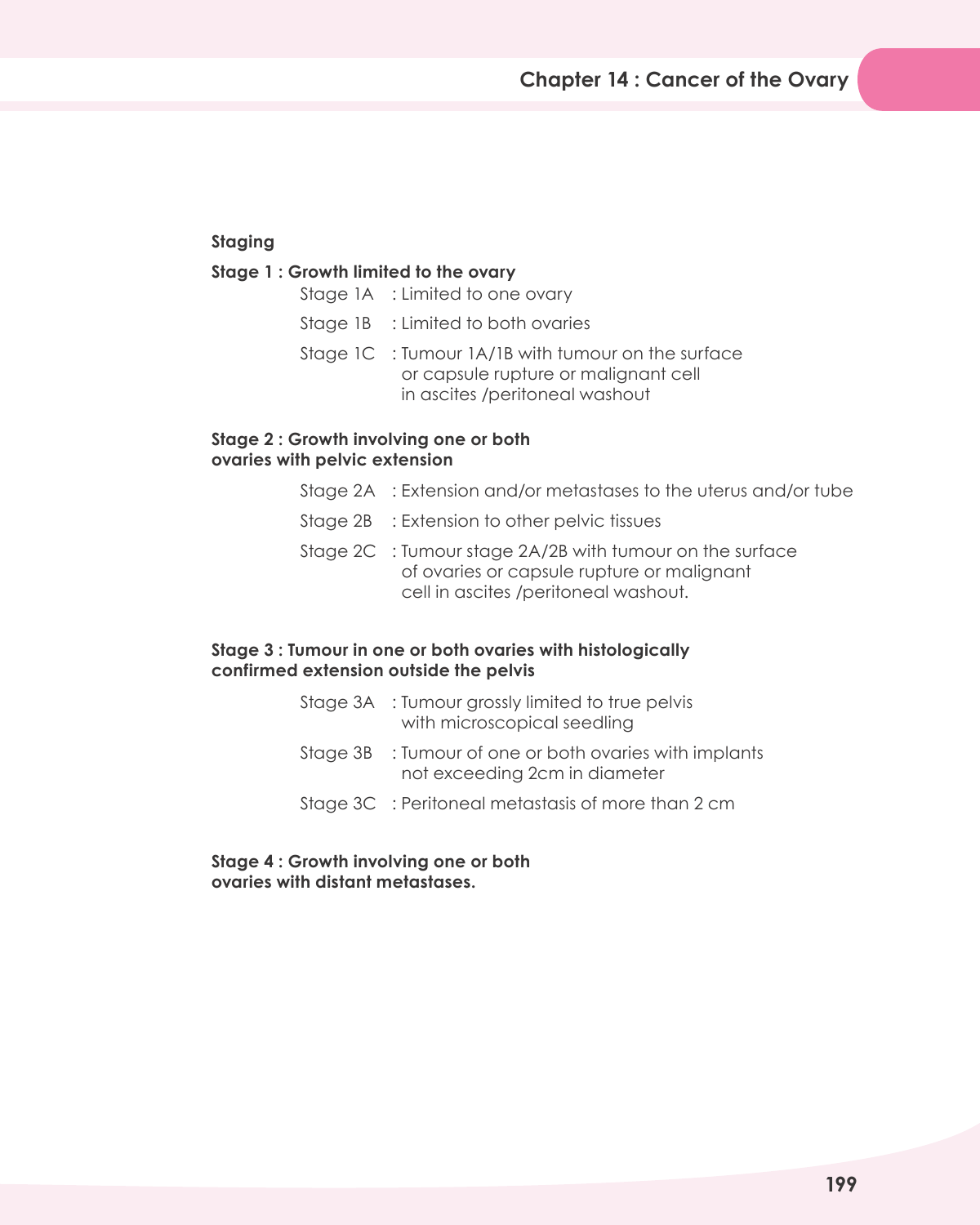#### **Treatment**

Treatment will depend on the stage of the disease, the health of the patient and whether fertility is to be preserved.

#### **a) Surgery**

Surgery is the mainstay of treatment in ovarian cancer. Sometimes the stage of the ovarian cancer can only be confirmed during surgery.

In patients with advanced cancer (stage 2 and above) surgery will involve removal of the uterus (hysterectomy), both the ovaries (salpingoophrectomy) and the omentum; a fatty layer of tissue within the abdomen (omentectomy). The lymph nodes in the pelvis and abdomen may also be removed. If the cancer has spread into the abdominal cavity, all visible cancer tissues will be resected.

If the cancer is only in one ovary and is of low malignant potential, than just removal of the ovary may be sufficient (salpingoophrectomy). This will preserve (not affect) fertility.



Figure 14.1 Laparoscopy showing a right ovarian cancer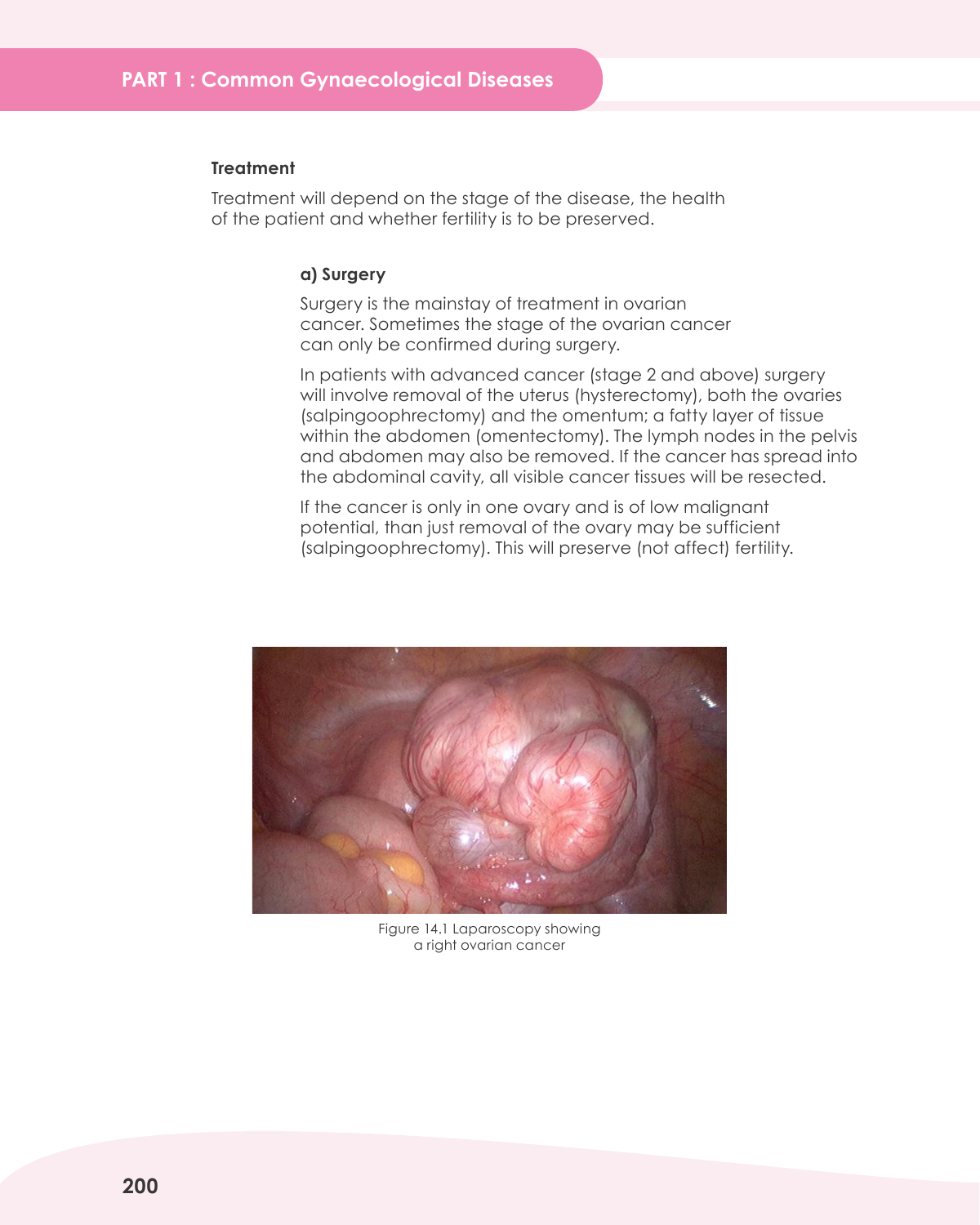

Figure 14.2 large ovarian tumor at the time of surgery



Figure 14.3 Surgery specimen (Total abdominal hysterectomy and bilateral salpingoopherectomy and omentectomy)

## **b) Chemotherapy**

Chemotherapy is a procedure using anti-cancer drugs to kill cancer cells. This treatment is often given after surgery. Sometimes, especially in advanced ovarian cancer, chemotherapy may be given before surgery to shrink the tumour so as to make the surgery easier. This is called neoadjuvant chemotherapy.

There are many different drugs that can be given in chemotherapy for cancer of the ovary. Often, a combination is given. The choice of drug, and how and when it is given, depends on the stage of the cancer and how much it has spread. The most common treatment for ovarian cancer is a platinum-containing drug (carboplatin), which is used alone or in combination with other drugs such as paclitaxel.

Chemotherapy is usually given as a drip into the vein, but it is sometimes given as tablets. Some studies have looked into giving chemotherapy directly into the abdomen. This is called intraperitoneal chemotherapy. Most often, chemotherapy is given as outpatient treatment, but sometimes a short stay in hospital may be necessary. It is usually given in cycles, with a period of treatment followed by a period of rest, to allow the body to recover. Most women are given six cycles of chemotherapy.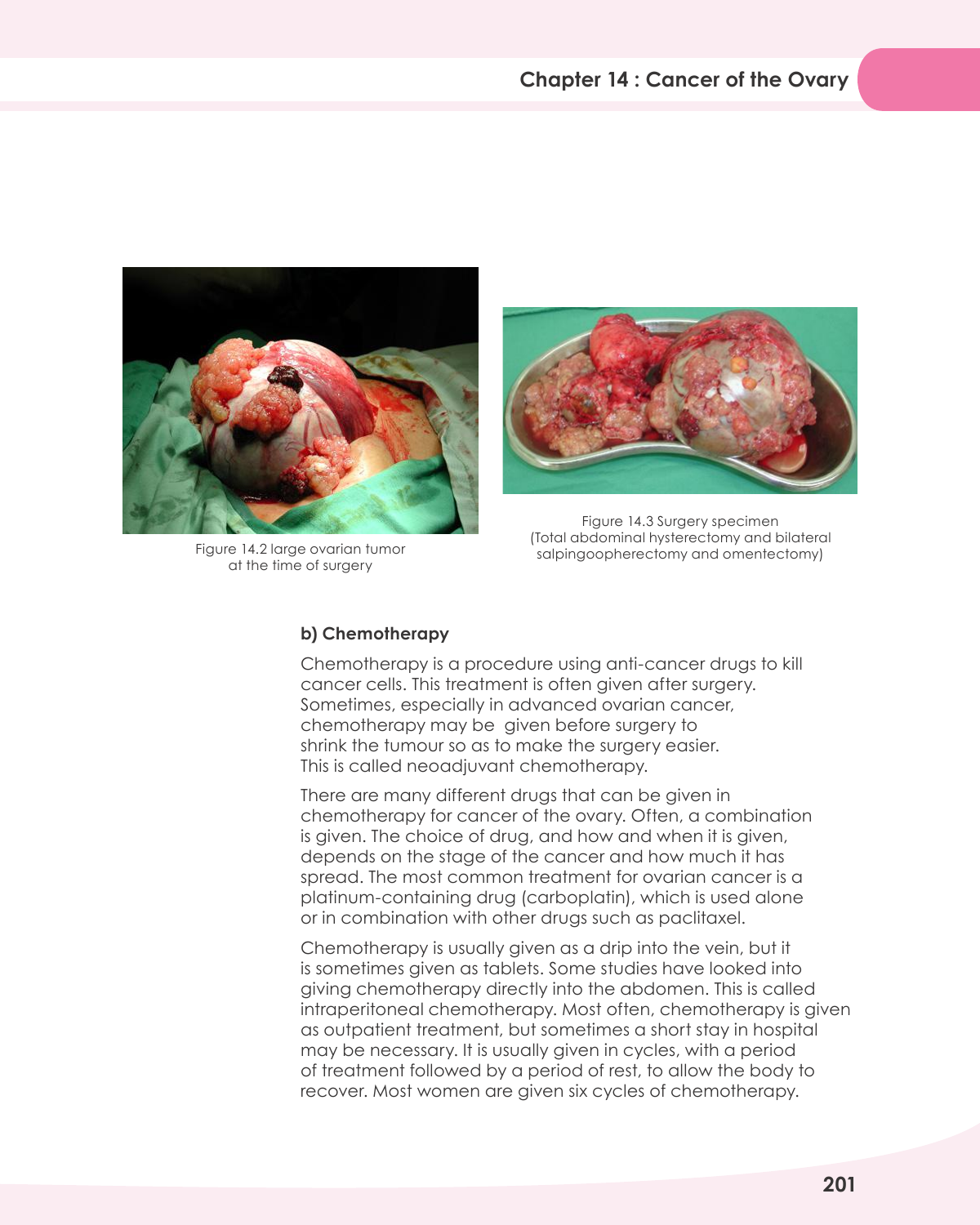#### **Monitoring during chemotherapy**

During chemotherapy, several things can be done to see whether the treatment is effective

- a) If the CA125 is high before surgery or chemotherapy, but decreases after this indicates that the cancer is responding to chemotherapy.
- b) If the tumour is visible on a CT or ultrasound scan when diagnosed, repeated scans may be done to see whether it has shrunk
- c) Sometimes another operation, known as 'second-look surgery', can be carried out usually by laparoscopy to see whether the cancer has shrunk

If, after chemotherapy, all tests show that the patient is clear of cancer, then the patient is said to be in remission. This means that the cancer is under control.

### **Side effects of chemotherapy**

Chemotherapy not only destroys cancer cells, it also destroys normal cells especially immune cells. Side effects include:

- a) Infections
- b) Loss of appetite
- c) Nausea and vomiting
- d) Tiredness
- e) Loss of hair
- f) Sore mouth

Many of these side effects can be prevented or controlled with medication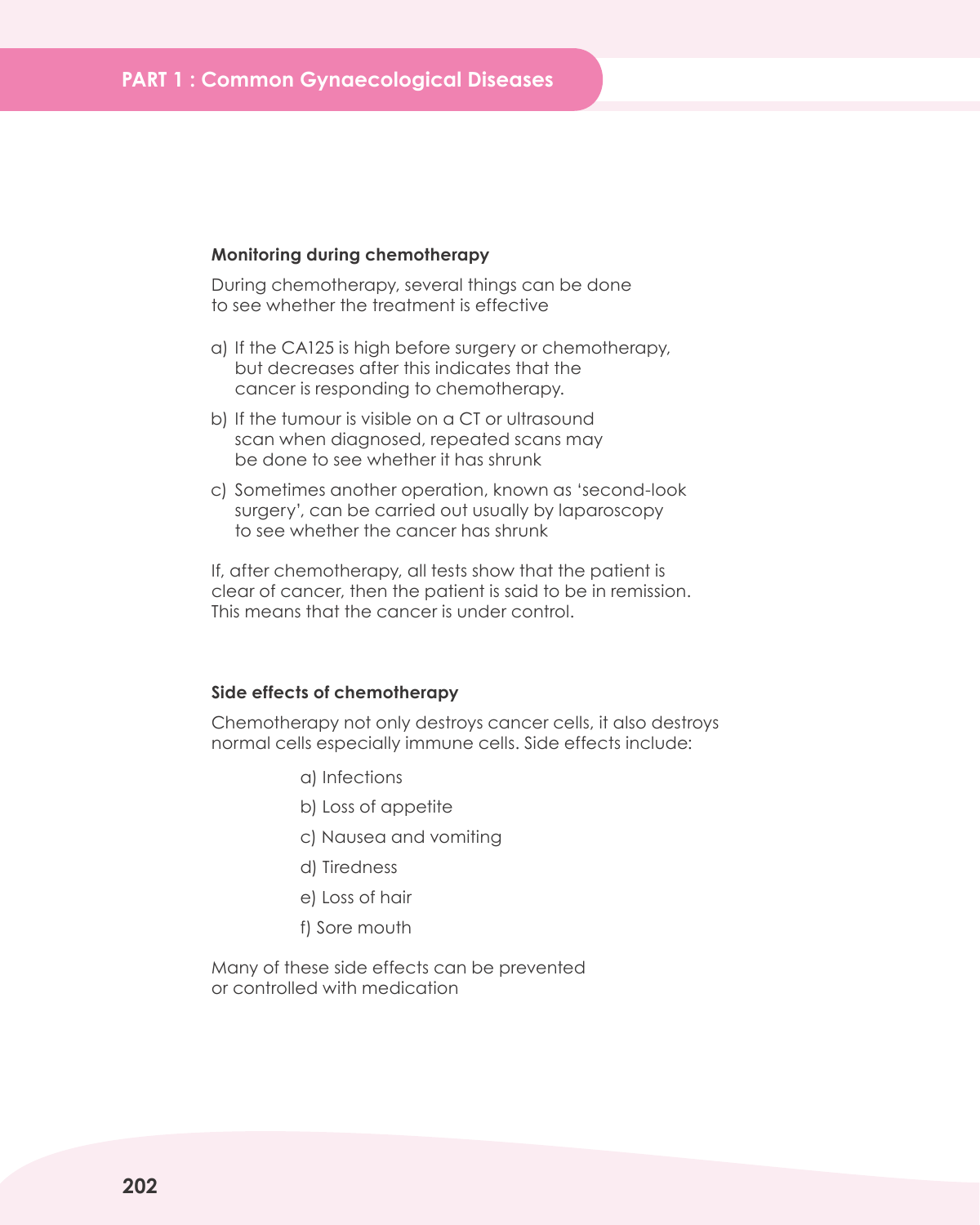## **Chemotherapy for cancer that has relapsed (come back)**

Ovarian cancer can relapse after treatment. If this happens, another course of chemotherapy may be necessary. The same drugs can be given again or a different combination of chemotherapy drugs may be administered. This is called second-line treatment. The choice of drugs will take into account which drugs were used in previous treatments, and the side effects and benefits of the drugs.

## **c) Radiotherapy**

Radiotherapy is usually not used to treat ovarian cancer except in exceptional circumstances.

## **Prognosis**

5 year survival rates are as follows

| Stage | 5 year survival rate |
|-------|----------------------|
|       | 91.5%                |
| 2A    | 83.5%                |
| 2B    | 66.5%                |
| 3A    | 45%                  |
| 3B    | 36%                  |
|       | 14%                  |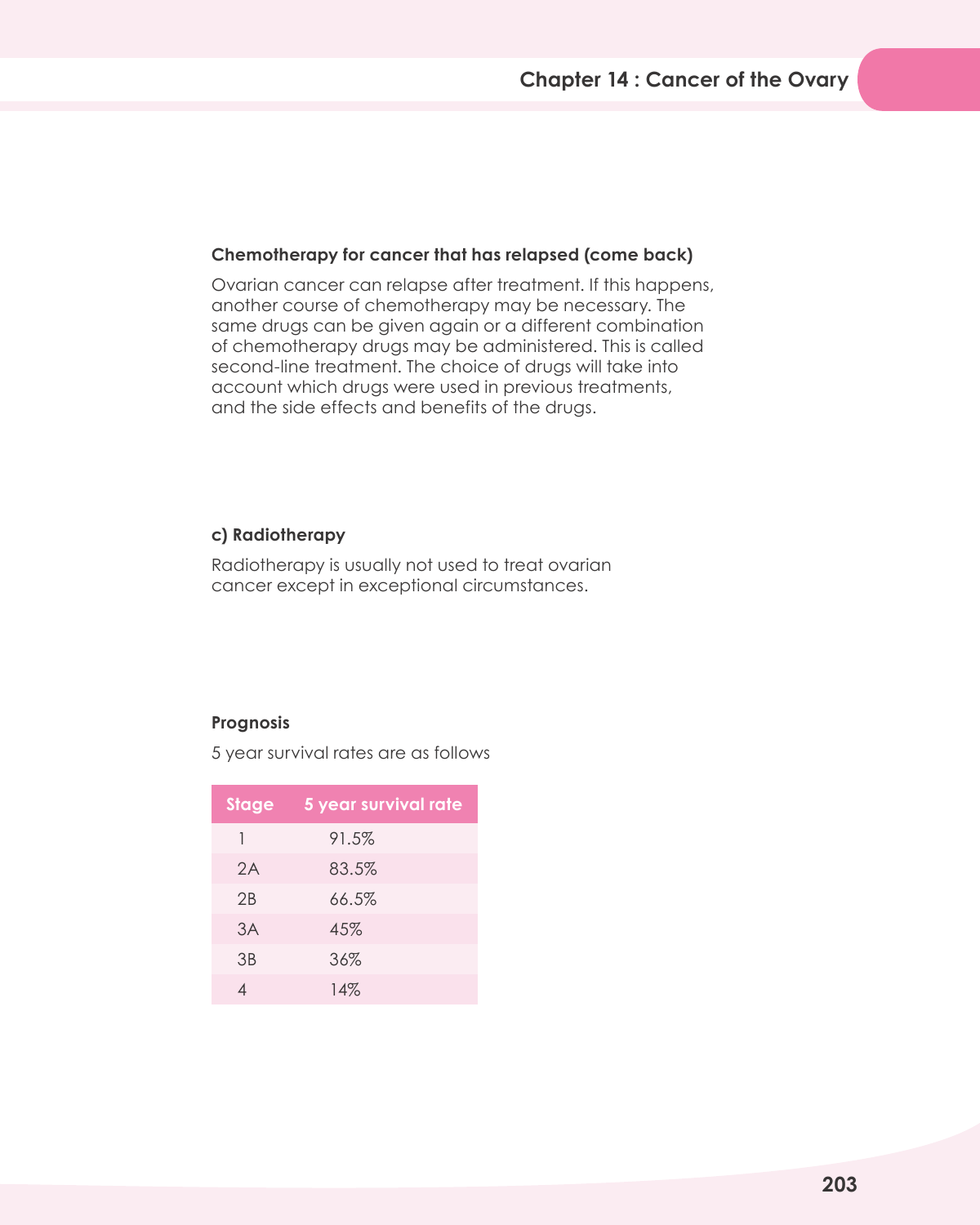#### **2) Germ Cell tumours of the ovary**

Ovarian Germ cell tumours are tumours that arise from the cells that will become eggs (ovum) in the ovary. The majority of ovarian germ cell tumours are benign and are called dermoid cysts or mature teratoma (see chapter 5). Malignant ovarian germ cell tumours are rare accounting for 1-2 % of all ovarian malignancies.

#### **Classification**

There are many types of malignant Germ cell tumours of the ovary. The most common are:

- a) Dysgerminoma
- b) Yolk-sac tumours
- c) Immature teratoma
- d) Mixed germ cell tumours

#### **Causes of germ cell tumours**

The cause of germ cell tumours is unknown. Germ cells are a normal part of the ovary, but sometimes changes in these cells make them divide and grow too quickly to become a tumour.

#### **Signs and Symptoms**

- a) Abdominal distension with a palpable abdominal mass
- b) Acute abdominal pain due to twisted, haemorrhage or ruptured ovarian cyst.
- c) Abdominal distension
- d) Fever
- e) Abnormal vaginal bleeding
- f) Increasing need to pass urine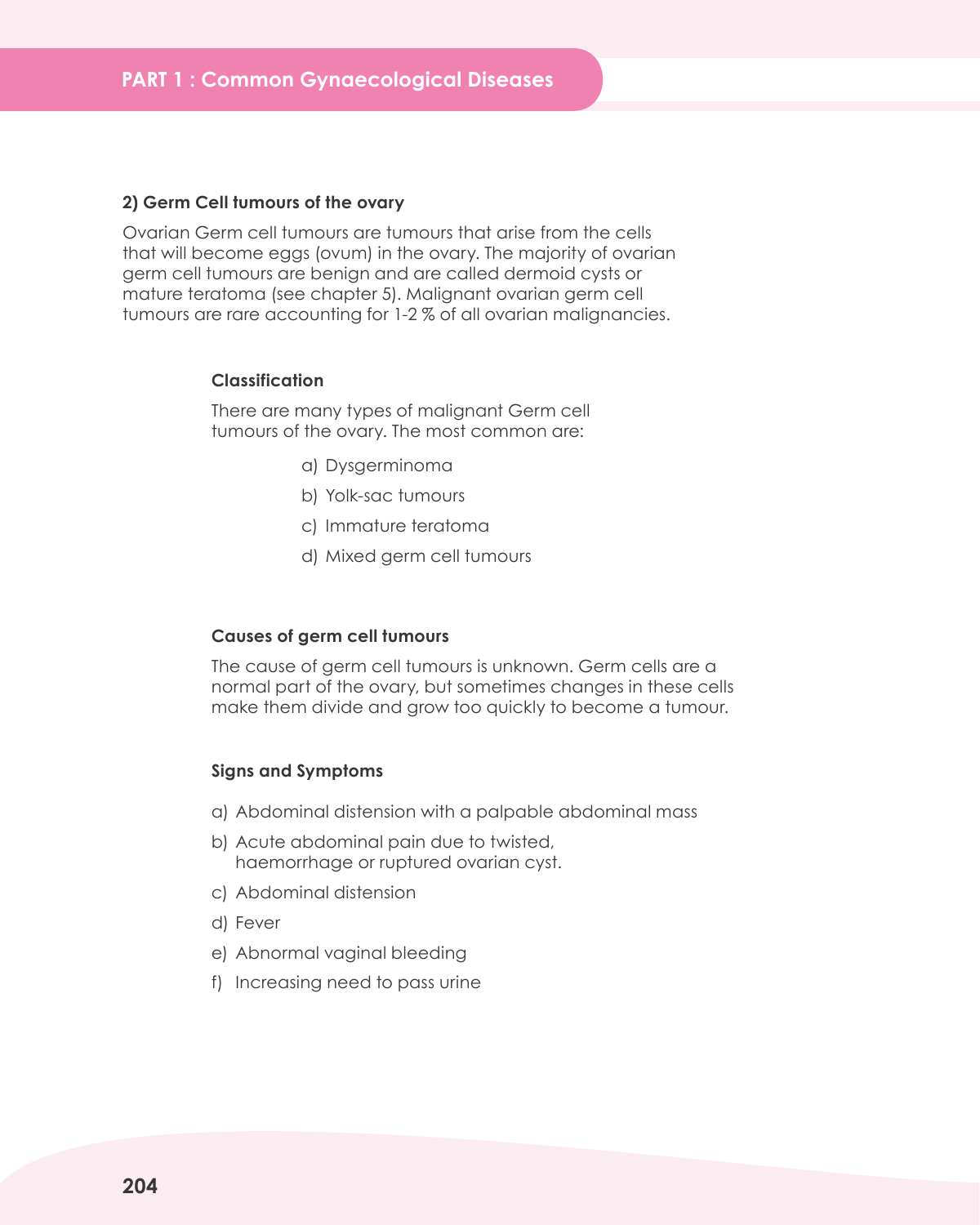## **Diagnosis**

Several tests can be performed to make a diagnosis of this tumour

## **a) Blood tests**

Elevation of AFP (alpha-fetoprotein) and serum beta HCG (human chorionic gonadotrophin) is suggestive of ovarian germ cell tumours in young women.

## **b) Ultrasound scan**

Ultrasound scans can be done both abdominally and transvaginally to look at pelvic organs. Enlargement of the ovaries can be visualised on ultrasound.

## **c) CT (computerised tomography) scan**

A CT scan may be performed to have a threedimensional view of the abdomen and pelvis.

## **Staging**

Staging of these tumours is similar to that of epithelial cancer stated earlier in this chapter.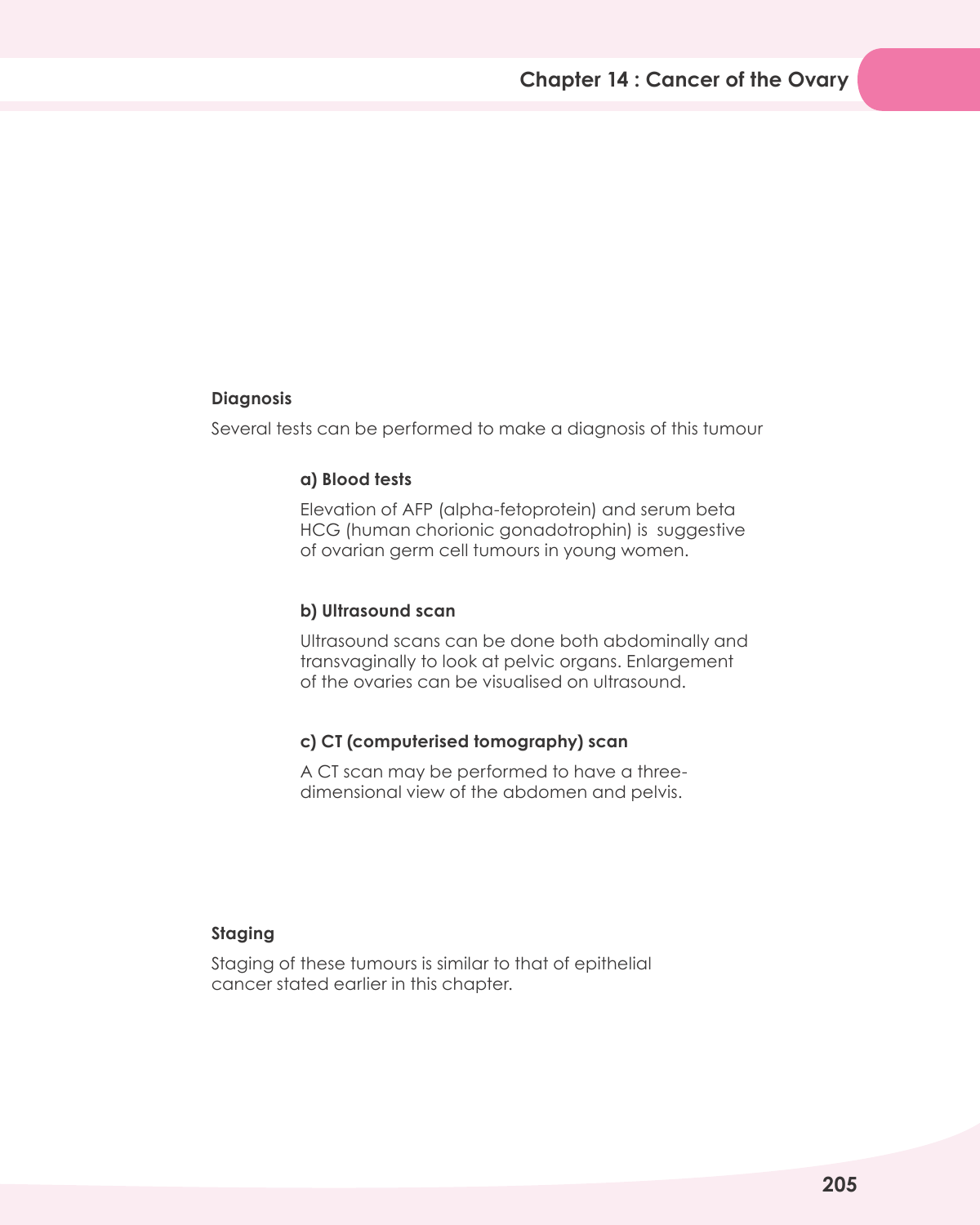#### **Treatment**

Most women with malignant germ cell tumour of the ovary can be cured. Treatment will depend on the site and type of germ cell tumour. Treatment is usually a combination of surgery and chemotherapy.

#### **a) Surgery**

In most women, the tumour only involves 1 ovary and so surgery is performed to remove just that ovary and the fallopian tube (unilateral salpingoophrectomy). If this is the surgery performed, then fertility is preserved. However, if both the ovaries are involved then both the ovaries and the uterus may need to be removed (total abdominal hysterectomy and bilateral salpingoopherectomy).

#### **b) Chemotherapy**

Malignant Germ cell tumours are very sensitive to chemotherapy. Except for stage 1 disease, chemotherapy is essential to destroy these tumours.

#### **c) Radiotherapy**

Occasionally, certain types of germ cell tumours may require radiotherapy.

#### **Fertility**

These tumours are often found in young women. If only one ovary is removed, then there is a chance of future pregnancy. If chemotherapy is given, sometimes the remaining ovary may fail to produce eggs but generally, ovulation will resume after completion of the chemotherapy.

If both the ovaries are removed, then the patent will be in menopause. In some women who still have one ovary but have undergone chemotherapy, menopause may occur. Patients who are in menopause will require hormone replacement therapy.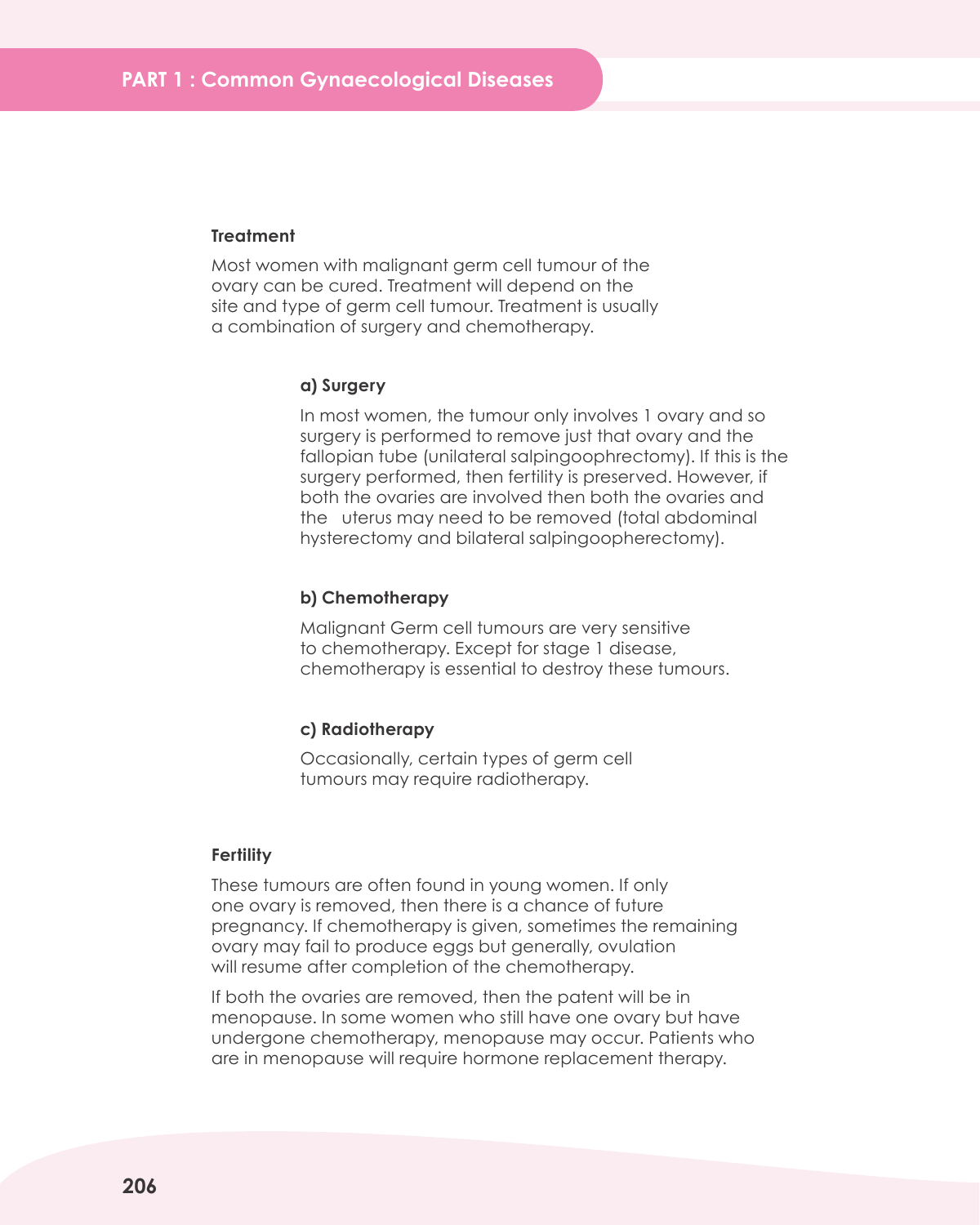## **3) Ovarian Sex Cord-Stromal tumours**

Ovarian sex cord-stromal tumours originate from the cells in the ovarian matrix (which comprises granulosa, theca, sertoli and leydig cells as well as fibroblasts of stroma origin). The ovarian matrix supports these germ cells. Many of these tumours are steroid producing tumours. Unlike epithelial ovarian cancer, these cancers usually present at stage 1 at diagnosis,

## **Classification**

The most common types of ovarian sex cordstromal tumours are as follows

- a) Fibroma
- b) Granulosa cell tumours
- c) Sertoli-Leydig cell tumour
- d) Thecoma
- e) Sertoli cell tumour
- f) Leydig cell tumour
- g) Fibrosarcoma
- h) Sclerosing stromal tumour
- i) Mixed or unclassified cell type

## **Signs and symptoms**

Signs and symptoms will depend on the type of tumours

- a) Abdominal swelling and/or distension: Fibromas can present with fluid in the abdomen (ascitis) and/or lungs (hydrothorax) and this is called Meig's syndrome
- b) Abdominal pain
- c) Female hormone (oestrogen) producing tumours may cause: early puberty (precocious puberty), irregular and heavy menses as well as postmenopausal bleeding.
- d) Male hormone producing tumours may cause virilization symptoms (eg hoarseness of voice, excessive body hair, acne)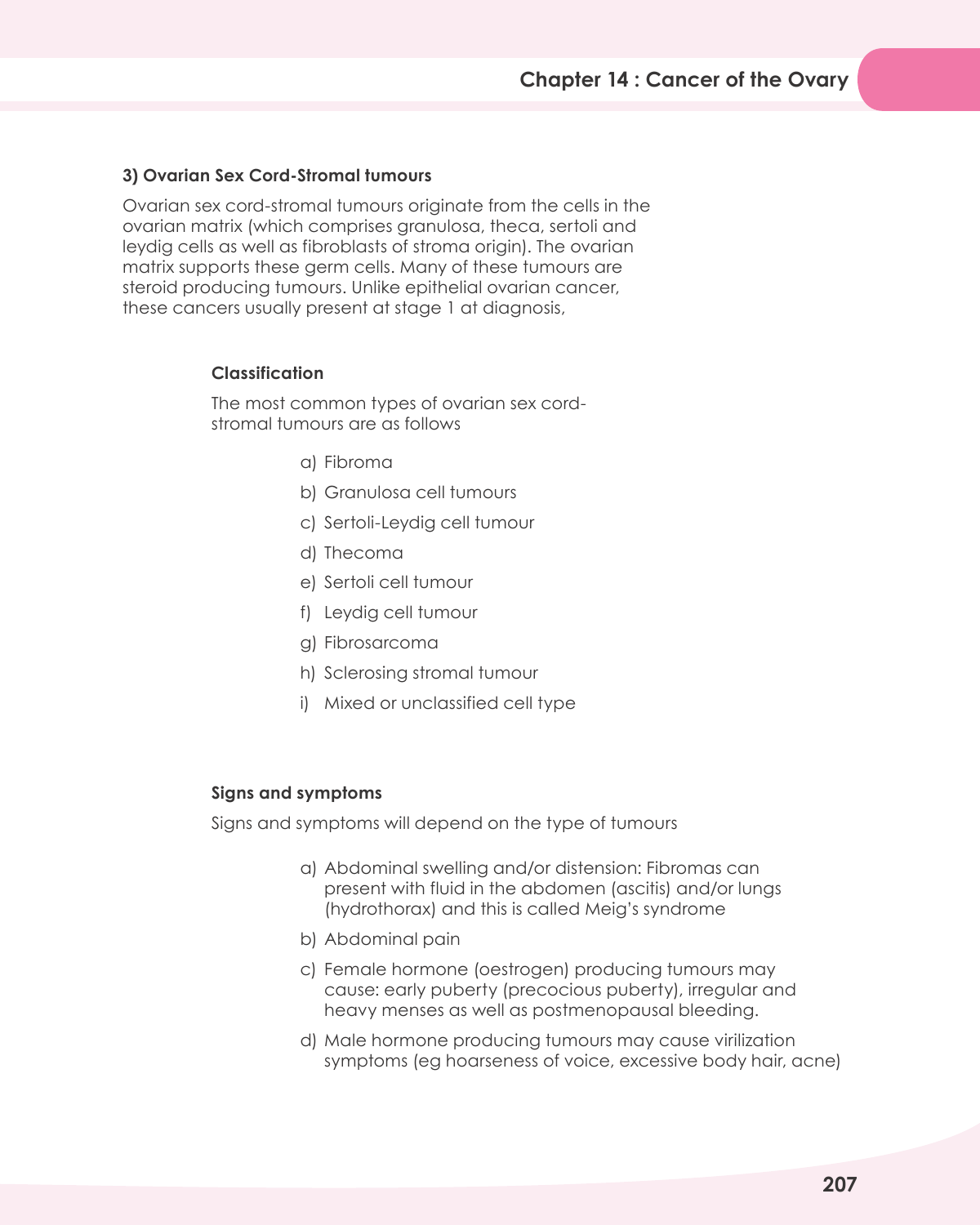#### **Diagnosis**

#### **a) Examination**

Physical examination may reveal a pelvic and abdominal mass. Fluid in the abdomen (ascites) may be detected

#### **b) Ultrasound**

Ultrasound will show a tumour in one or both ovaries. These tumours are usually solid with some cystic areas.

## **c) CT scan**

CT scan can be done to confirm the ultrasound findings. CT scan may show enlarged lymph nodes.

## **Treatment**

#### **a) Surgery**

Surgery is the mainstay of treatment for this type of tumours. Surgery will depend on the age of the patient and her desire for future pregnancy. The surgery of choice is usually removal of the affected ovary and tubes (salpingoophrectomy) with conservation of the uterus and the other tube.

#### **b) Chemotherapy**

When the possibility of cancer spread is high (eg large tumours, ruptured during surgery or lymph nodes positive) chemotherapy may be indicated.

#### **c) Radiotherapy**

Radiotherpay may be necessary in inoperable or recurrent cases.

#### **d) Hormonal treatment**

Tamoxifen (antioestrogen), gonadal releasing hormone agonist and high dose progesterone have been tried for advanced and recurrent tumours.